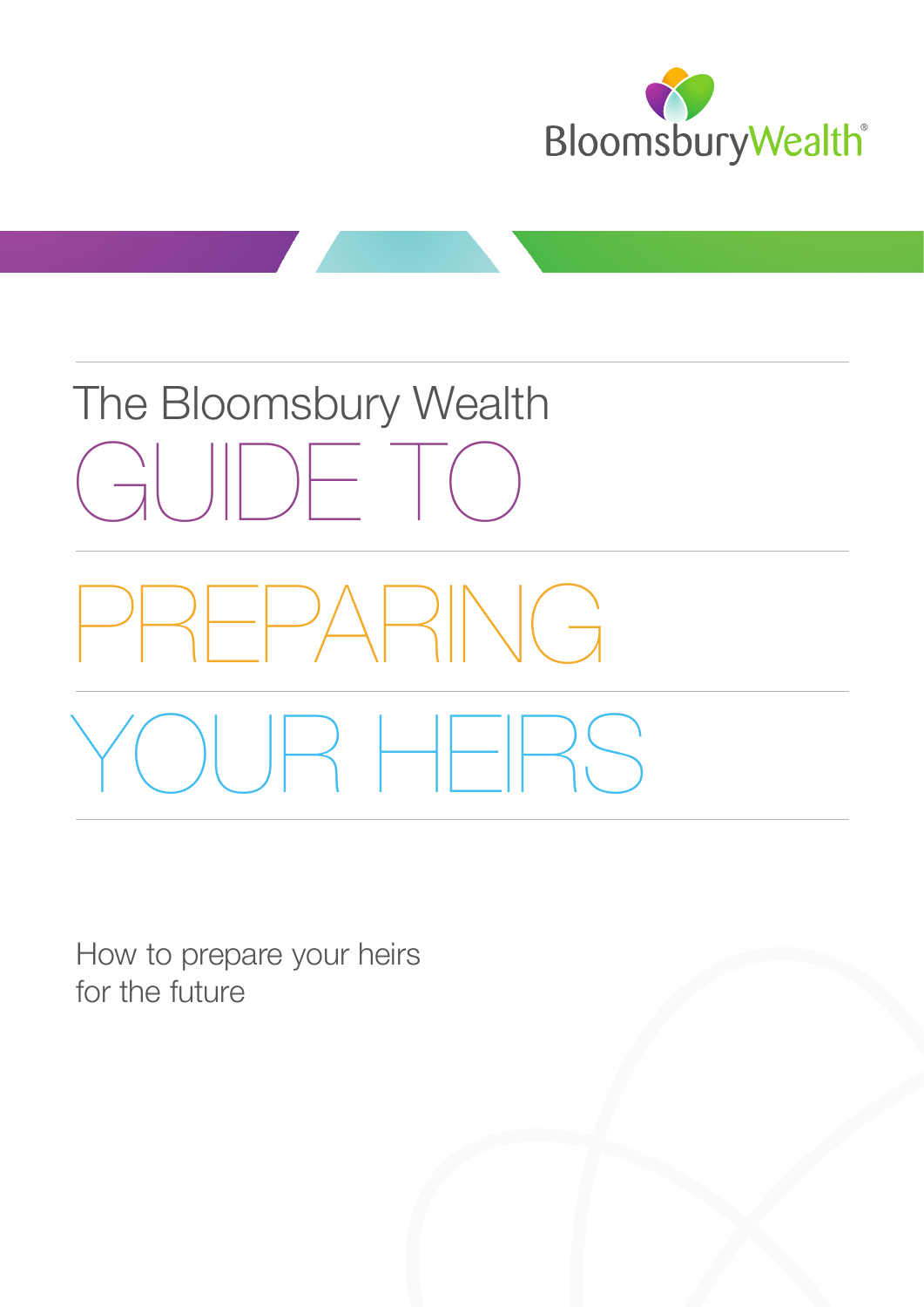

### Welcome to the Bloomsbury Wealth Guide to Preparing Your Heirs.

In the spring of 2017 a number of our clients very kindly participated in a global survey compiled by Dimensional Fund Advisers to determine what mattered most to them, their areas of concern, the likelihood of them referring Bloomsbury and their satisfaction with the service they receive.

Overall the results made interesting (and altogether rather pleasing) reading both in terms of the answers our clients provided and how those answers compared with the other respondents, whose numbers approached 19,000.

'Passing along assets to heirs who will not use them wisely' was the most popular response amongst Bloomsbury clients to the statement: 'My greatest fear about my finances is…' It was also a higher response than the survey average and is a subject which crops up regularly in annual update meetings.

We have put this document together in an effort to provide some guidance and reassurance about preparing your heirs for what lies ahead when they no longer have the benefit of your experience and voice of reason.

Hopefully they will have picked up some of your good habits along the way and learned the value of sound financial advice.

Read on to find out how to increase the likelihood of your heirs behaving in the way you hope for.

With warm regards.

The Bloomsbury Wealth Team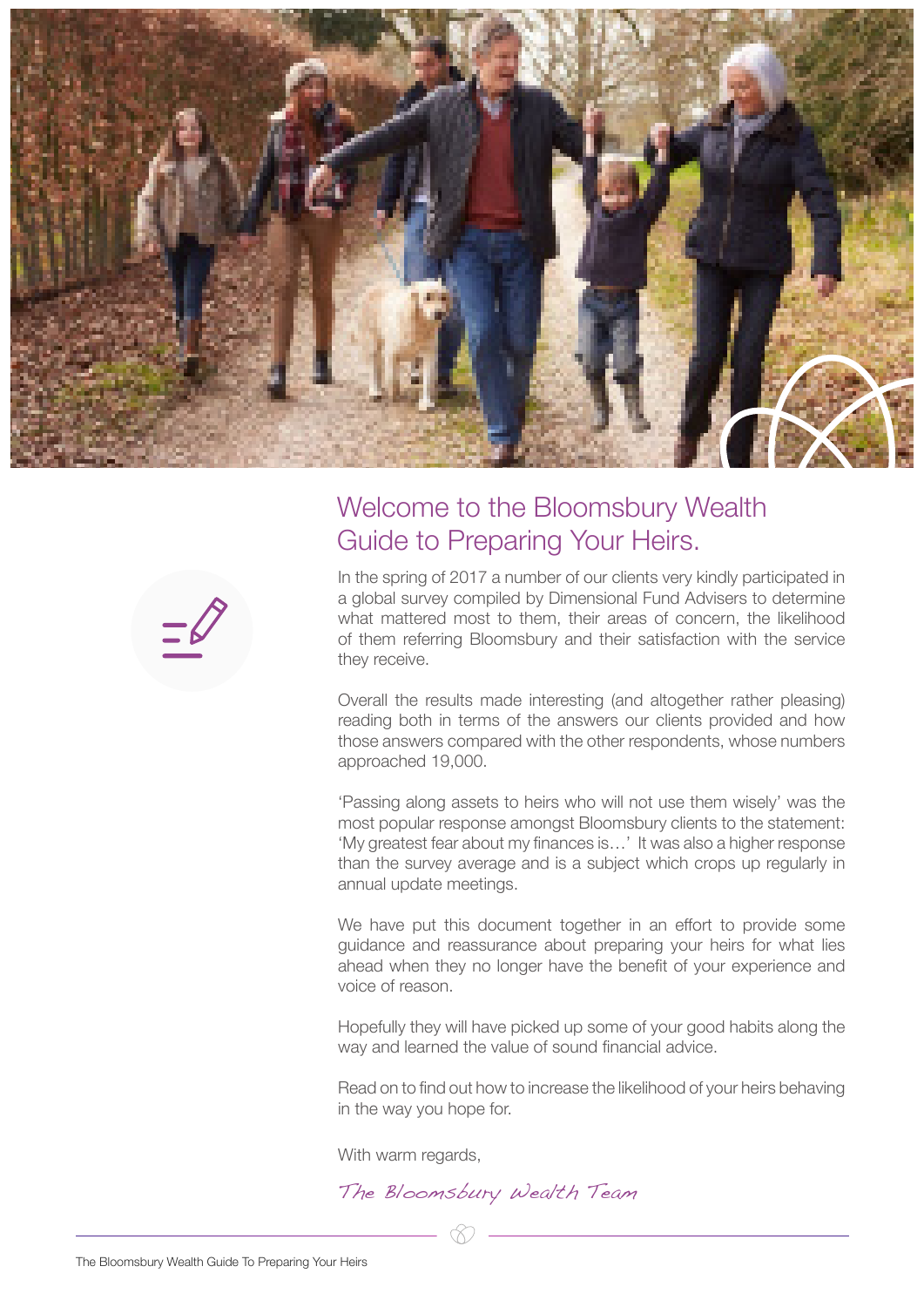## INTRODUCTION

"Every affluent father wishes he knew how to give his sons the hardships that made him rich." Robert Frost



Research has found that 90 percent of inherited wealth is depleted by the third generation. Probably one of the most famous examples of this 'shirtsleeves to shirtsleeves in three generations' phenomenon is the case of the Vanderbilt family.

Essentially, Cornelius 'Commodore' Vanderbilt managed to transform \$100 borrowed from his mother in 1810 into a \$100 million fortune by the time of his death in 1877. He expressed public disappointment over his family, saying he felt his only two sons (from 10 children) were not up to his standards and did not have what it took to grow the family wealth. He was wrong. His son William expanded the business and more than doubled the family fortune by 1885. Sadly the fall that followed was every bit as rapid as its rise. Opulent homes and lavish lifestyles cut through the fortune and fewer than 50 years after the death of Cornelius, one of his grandchildren is said to have died penniless. In less than a generation the majority of the family wealth had been spent and was virtually gone within four generations. [Find out more about the rise and fall of the Vanderbilts here.](https://www.forbes.com/sites/natalierobehmed/2014/07/14/the-vanderbilts-how-american-royalty-lost-their-crown-jewels/#3d6fbec4353b) 

This is a subject which clearly resonates with our clients as many of them ask for our help in handling the transfer of significant wealth to the next generation.

Our clients are generally not people who have inherited their wealth. They have all worked incredibly hard and are first generation wealth creators - often from very modest beginnings. They are very conscious of the difference between providing their children with a 'hand up' and a 'hand out'. They want their children to work as hard as they did and to value the wealth that they will ultimately inherit. What they often struggle with is how best to pass on the responsibility for that wealth to the next generation.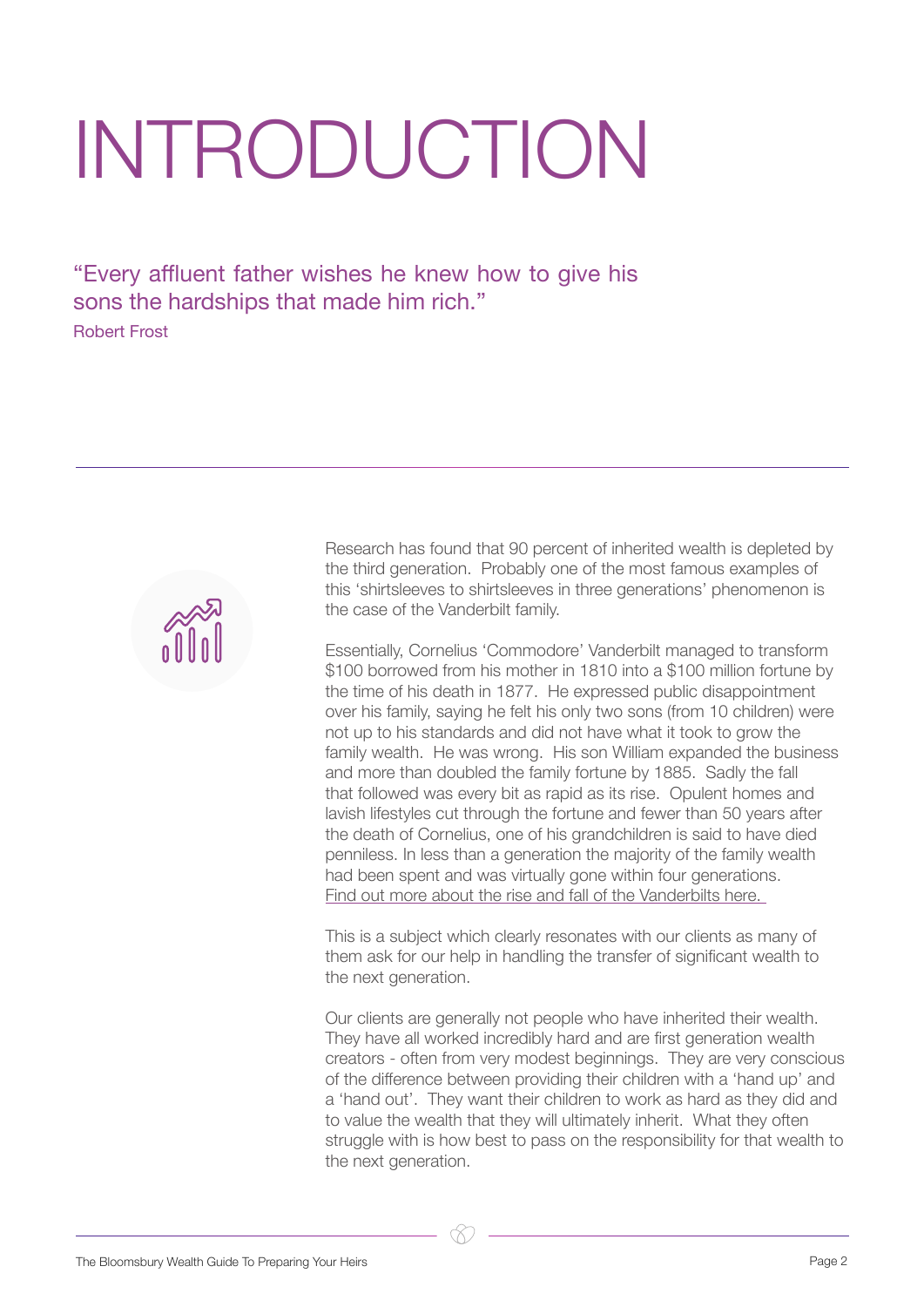

[A recent study by US Trust looked at, amongst](http://www.ustrust.com/publish/content/application/pdf/GWMOL/USTp_ARTNTGDB_2016-05.pdf)  [other things, the attitudes of the wealthy regarding](http://www.ustrust.com/publish/content/application/pdf/GWMOL/USTp_ARTNTGDB_2016-05.pdf)  [family relationships and wealth.](http://www.ustrust.com/publish/content/application/pdf/GWMOL/USTp_ARTNTGDB_2016-05.pdf)

Despite being aware of the benefits of doing so, the study found that very few wealthy families had developed any kind of overarching principles or mission statement to reflect the values and wishes as to how the family's wealth should be used, while fewer than one in three has had a discussion with their children about the wealth that they will inherit.

Nearly one in five parents with children over the age of 25 says that they have not discussed the family's wealth with them because they don't think their children are old enough or mature enough. Four out of ten parents over the age of 70 believe that their children won't be ready to deal with the family wealth until they are aged at least 40.

Whilst understandable in many ways, this does their children a huge disservice and puts at serious risk the longevity of the wealth they worked so hard to create. As William K Vanderbilt said:

"It has left me with nothing to hope for, with nothing definite to seek or strive for. Inherited wealth is a real handicap to happiness. It is as certain death to ambition as cocaine is to morality."

How differently things might have turned out if Cornelius had done more to prepare his heirs in advance and put in place a strategy into which the whole family had bought.

This guide is designed to look at the issues families face in dealing with wealth transfer and the positive action that can be taken to improve the chances of that wealth lasting through successive generations.

"Give a man a fish and you feed him for a day; teach a man to fish and you feed him for a lifetime." Maimonides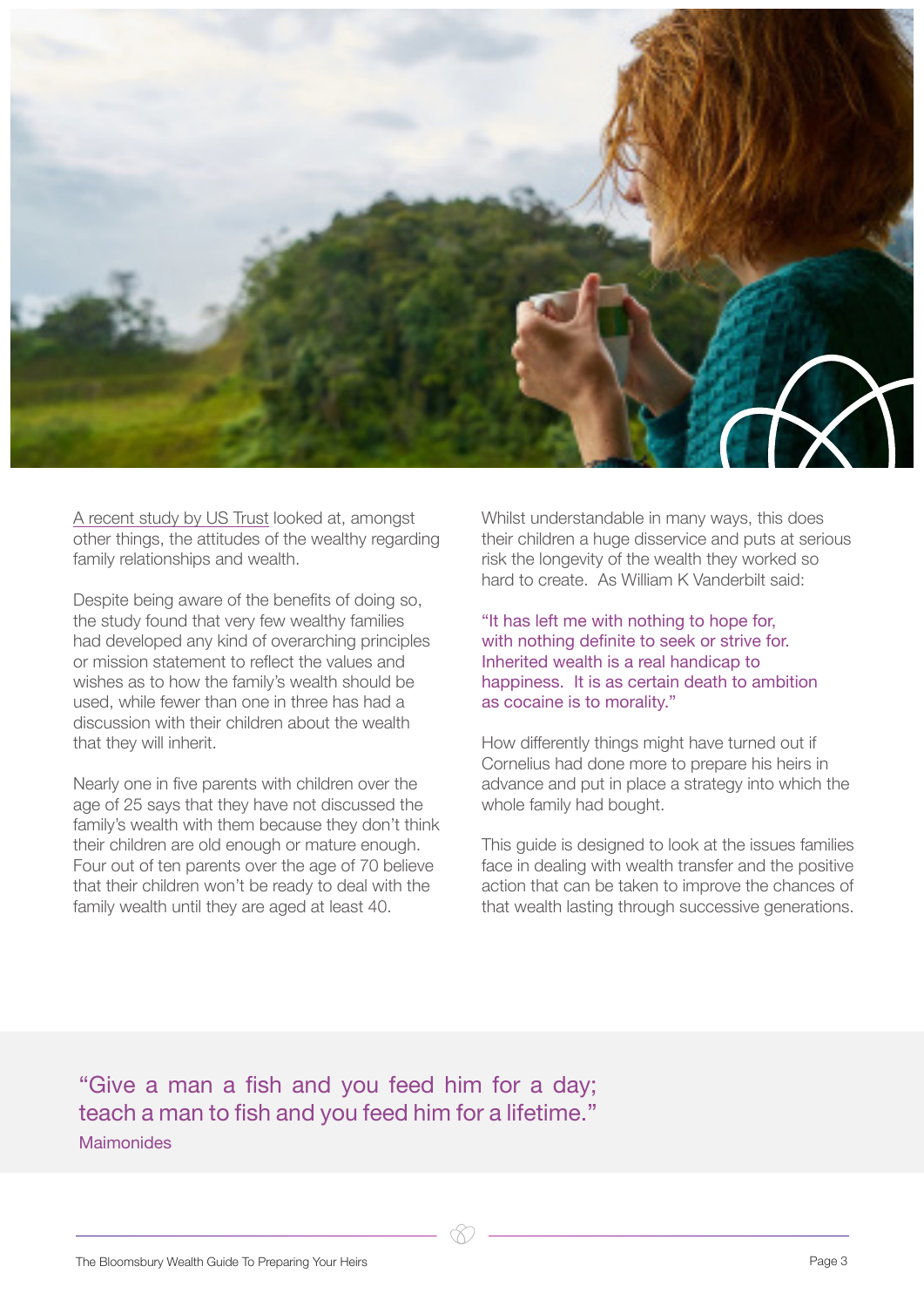### WHY II **MATTERS**

"We should not forget that it will be just as important to our descendants to be prosperous in their time as it is to us to be prosperous in our time." Theodore Roosevelt

> The statistics available on the loss of wealth across generations have found the primary reason for loss is not poor advice, high taxes, or dilution of wealth across a growing number of heirs but the failure to prepare heirs for the wealth they would receive and a breakdown of trust and communication.

Research has shown that the transition of family wealth down the generations stands a far higher chance of success if the family has a clear idea of the purpose of that wealth and when they all buy into the family's objective.

The principal purpose of the wealth will, and should, be to provide the desired lifestyle for the creators of that wealth. That said, in our experience, 'wealthy' does not equate to 'wildly extravagant' and therefore our clients at least should, barring unforeseen catastrophes, be able to leave a substantial legacy to the next generation. After all that's often partly why they choose to work with us; to ensure that we help them to achieve that.

So, after making sure the wealth creators are taken care of, what next? Obviously, the answer will be different for every family and can only be determined by discussion but one important thing to bear in mind is that this is NOT just about money. Family wealth comprises three main elements:

- Human capital (the individual members of the family);
- Intellectual capital (the capacity for each member of the family to learn and grow); and
- Financial capital (which should serve only as a means to support the growth of the first two).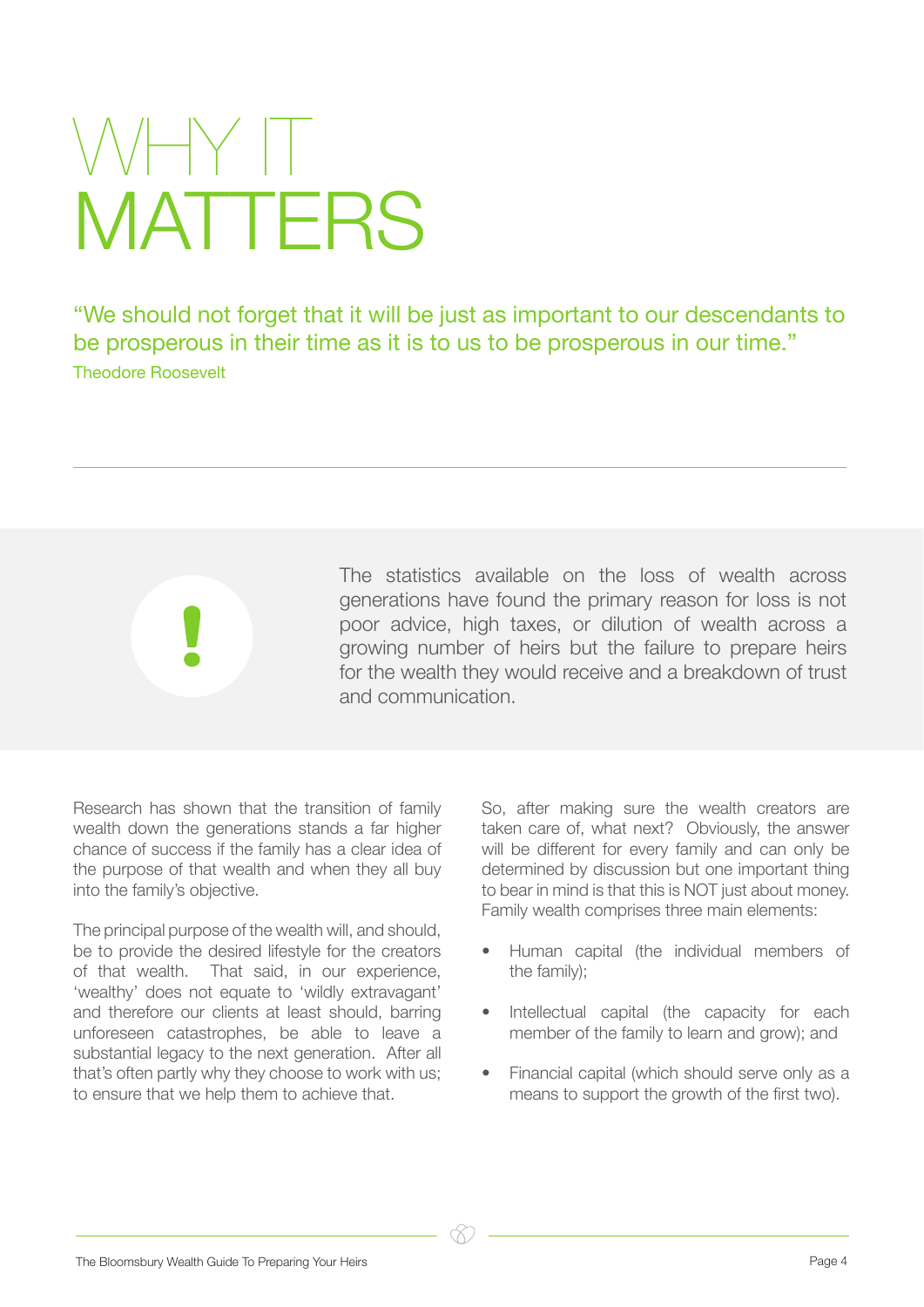

If the first two are not nurtured sufficiently, then no amount of the third will save the family from falling victim to the 'shirtsleeves to shirtsleeves' phenomenon so prevalent among wealthy families. Furthermore, this is a long-term project, the success or failure of which will be measured over generations, not years.

Managing the family wealth is, essentially, no different from running a business, which is great news since most wealth creators are familiar

with that concept. They should see themselves as the current CEOs of the family 'business' and the family members as the 'board of directors', each of whom will take on a specific role within that business.

Of course no serious business exists and prospers without a written strategic business plan and, in our opinion, the same is true when managing family wealth.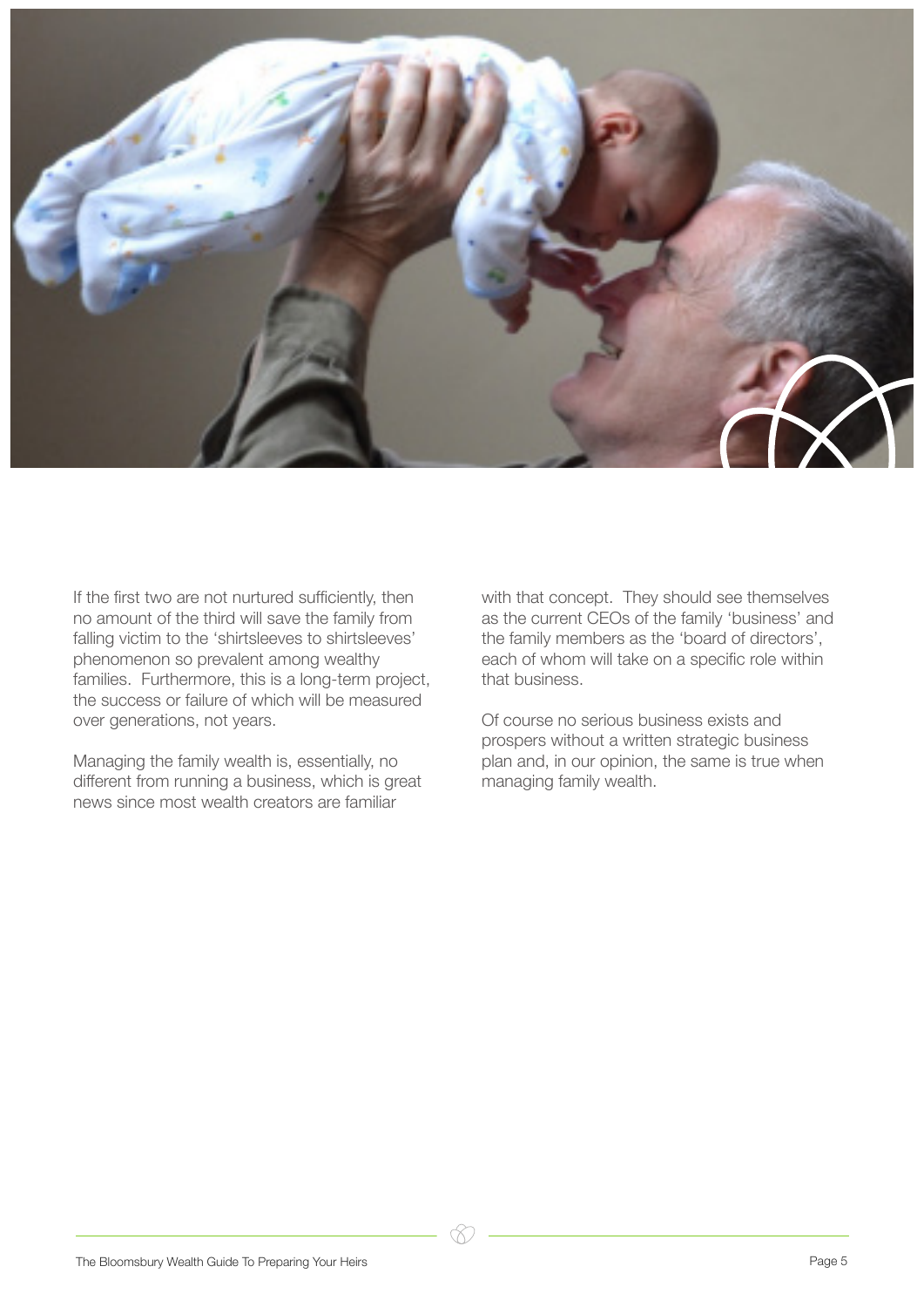### THE FAMILY MISSION STATEMENT

"...a very rich person should leave his kids enough to do anything but not enough to do nothing." Warren Buffett



As mentioned above, managing family wealth is much the same as managing a business; the 'wealth creator(s)' act as the CEO, with other family members being directors, each with a well-defined role to play.

### The purpose of the 'business' is to enhance the lives of the family members.

Just keeping that one sentence at the forefront of your family's mind will help to guide it in its decision making.

A family's ability to protect and grow its wealth is dependent on excellent long-term planning. By 'long-term' we mean in excess of 100 years – four generations.

In the same way that no successful business exists without a good business plan and that without a financial plan an individual will have a poor chance of determining where they are going and knowing when they get there, so a family will struggle to protect its wealth without a well-defined plan. The family mission statement is the first step in creating a plan for the family's wealth, and as such is a 'statement of intent' which will guide the family in its decision making throughout the years.

The family mission statement should be a formal record of the family's story, vision, and values and ideally should therefore cover the following areas:

The Bloomsbury Wealth Guide To Preparing Your Heirs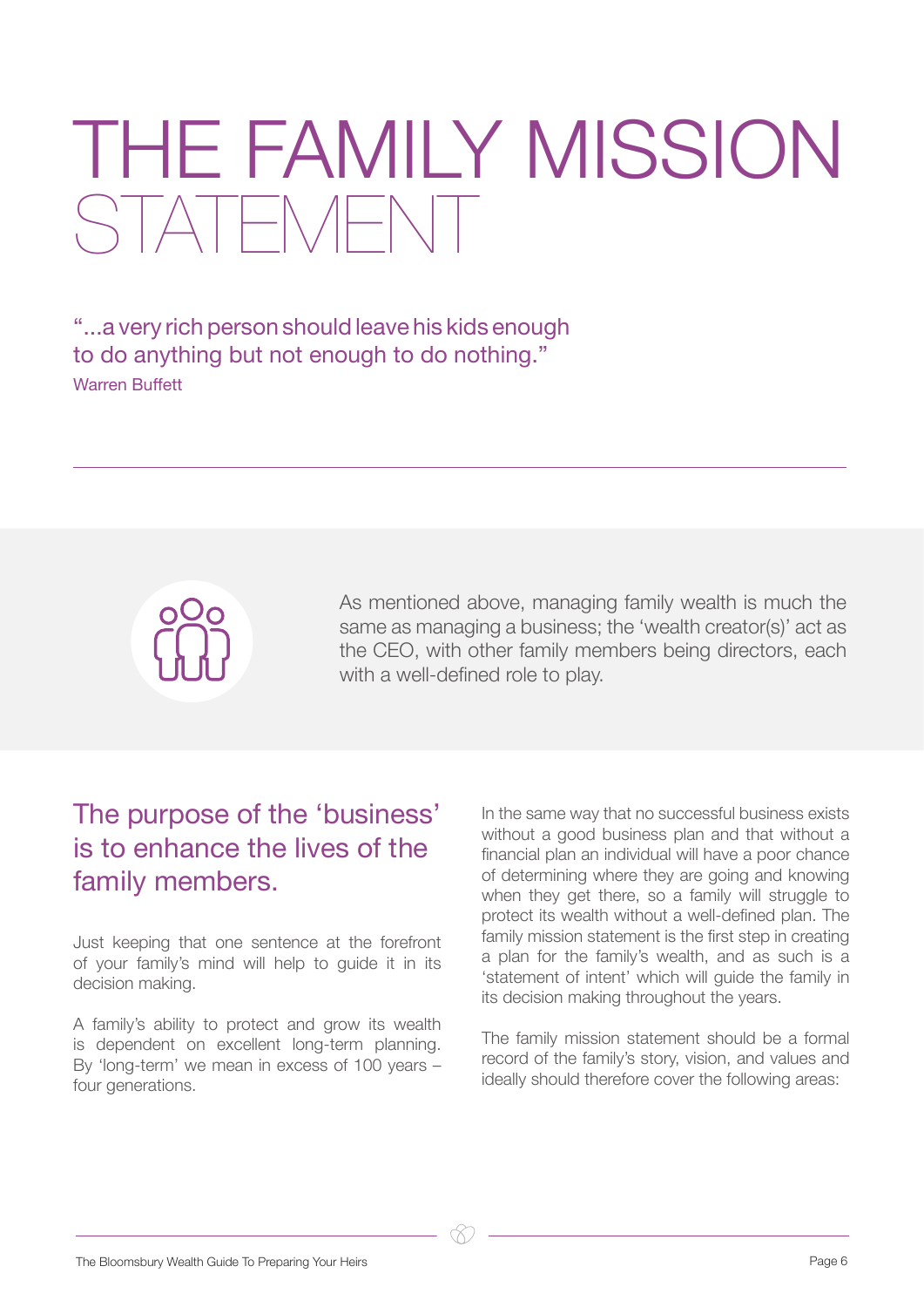

- The family's purpose What is it that the family wants to achieve?
- The family's vision  $-$  What is the plan for achieving the family's current goals and how can these be aligned with the goals that the family might determine in the future?
- Skeletons in the closet  $-$  Every family has them, to a greater or lesser extent, and they need to be acknowledged rather than ignored. Sometimes everyone in the family knows about them, and sometimes these matters are known of only by a few but pretending they don't exist can have disastrous results;
- The family's history How did it get to where it is? Every family has stories and preparing the mission statement provides the opportunity for those stories to be shared and for it to record the family's unique history;
- Governance What expertise exists within the family which can be called upon when needed? This will inform the decision as to the roles which each family member will fulfil.

Creating your family mission statement requires input from the whole family and the best way to obtain that is by holding a formal family meeting.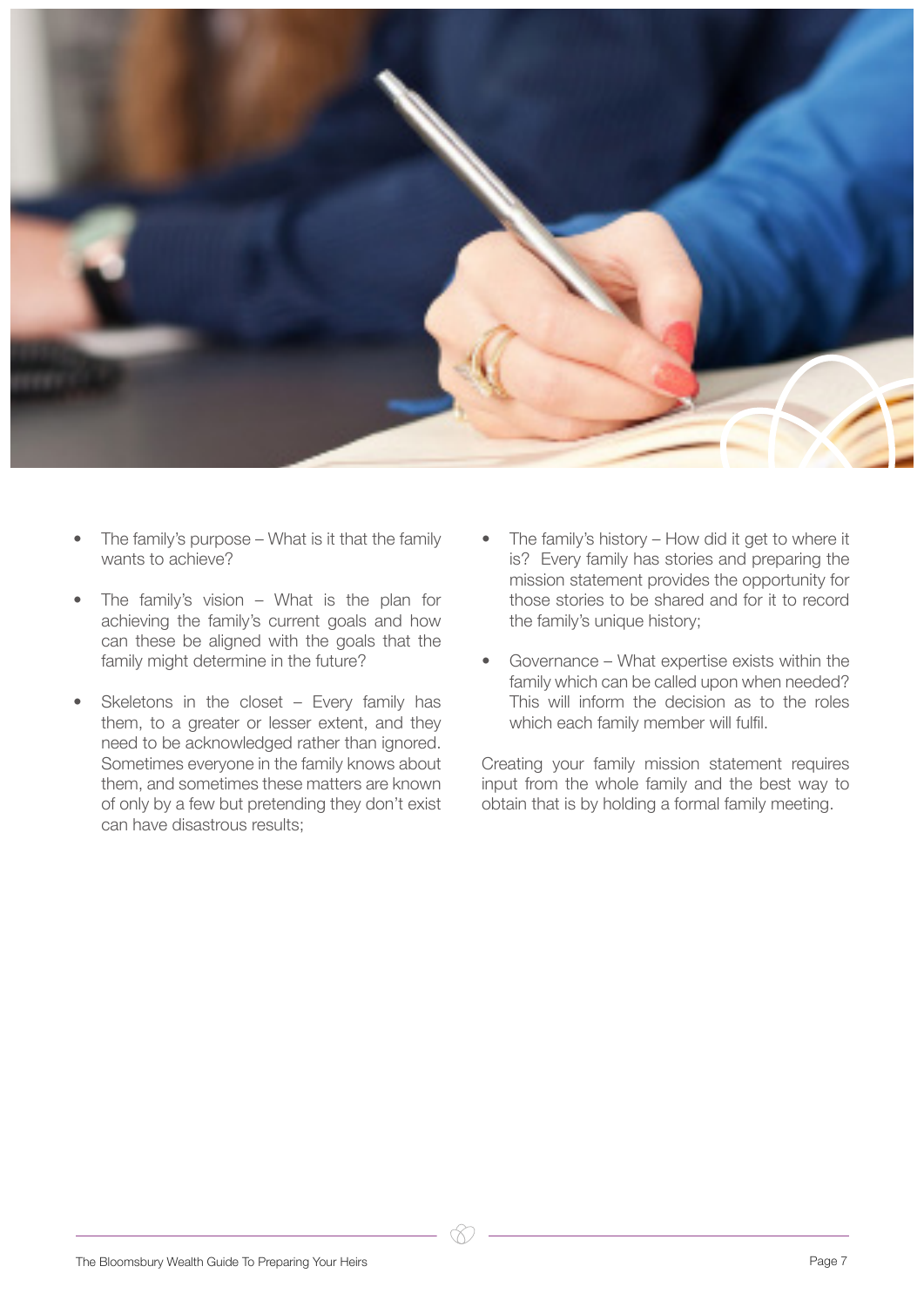### THE FIRST FAMILY MEETING

"Someone's sitting in the shade today because someone planted a tree a long time ago." Warren Buffett



By far the best way to create the Family Mission Statement is by holding what will become the first in a series of regular family meetings.

As with any well run meeting there should be a formal agenda, a chairperson and a minute taker. There should also be a number of rules for these meetings:

- Do your pre-meeting homework (i.e. read any material which might have been distributed ahead of the meeting);
- Turn up (on time);
- Pay attention;
- Don't interrupt let each speaker have their say;
- Speak the truth (this only works if everyone commits to the meeting being a safe environment where everyone can speak their minds without fear of being judged);
- Don't come to the meeting with any preconceived ideas about the outcomes – this can often result in tension and arguments.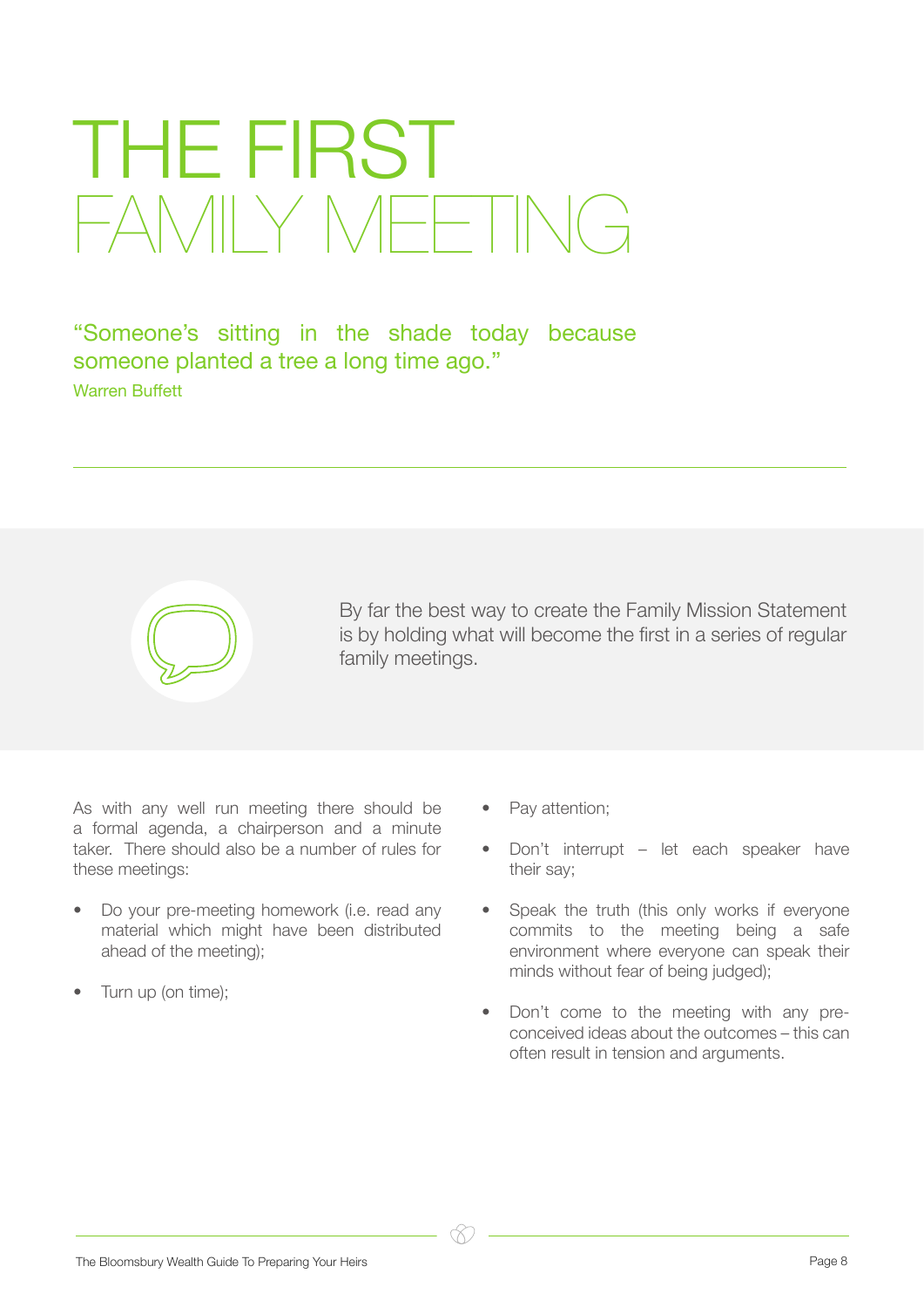#### "Only the man who does not need it is fit to inherit wealth, the man who would make his fortune no matter where he started." - Ayn Rand

For the first meeting it might be helpful to ask each attendee to prepare a short statement for everyone which covers their values and passions in life.

Another useful exercise is to ask everyone to prepare a brief description of where they see the family in 20 years' time, as this will help the family in understanding the long-term nature of the journey they are embarking on.

By the end of the first meeting there should have been a sufficient exchange of ideas and opinions to enable the first draft of the Family Mission Statement to be prepared. Remember that it doesn't need to be perfect first time and that it might take several drafts before the members of the family feel they have buttoned down exactly what it is they want to achieve with the family's wealth.

#### ASK FOR HELP

It is worth bearing in mind that most families will struggle to manage the process we have covered in this guide without some degree of external help. In the same way that most family businesses will benefit from having non-family board members, the same is true of most families. Professionals who are neutral, who understand the dynamics of the family and who have worked with the wealth creators have a tremendous amount to contribute.

They can diffuse potentially damaging situations when emotions may be running high and can offer a perspective, or a suggested solution, to a problem which the family members might not otherwise consider.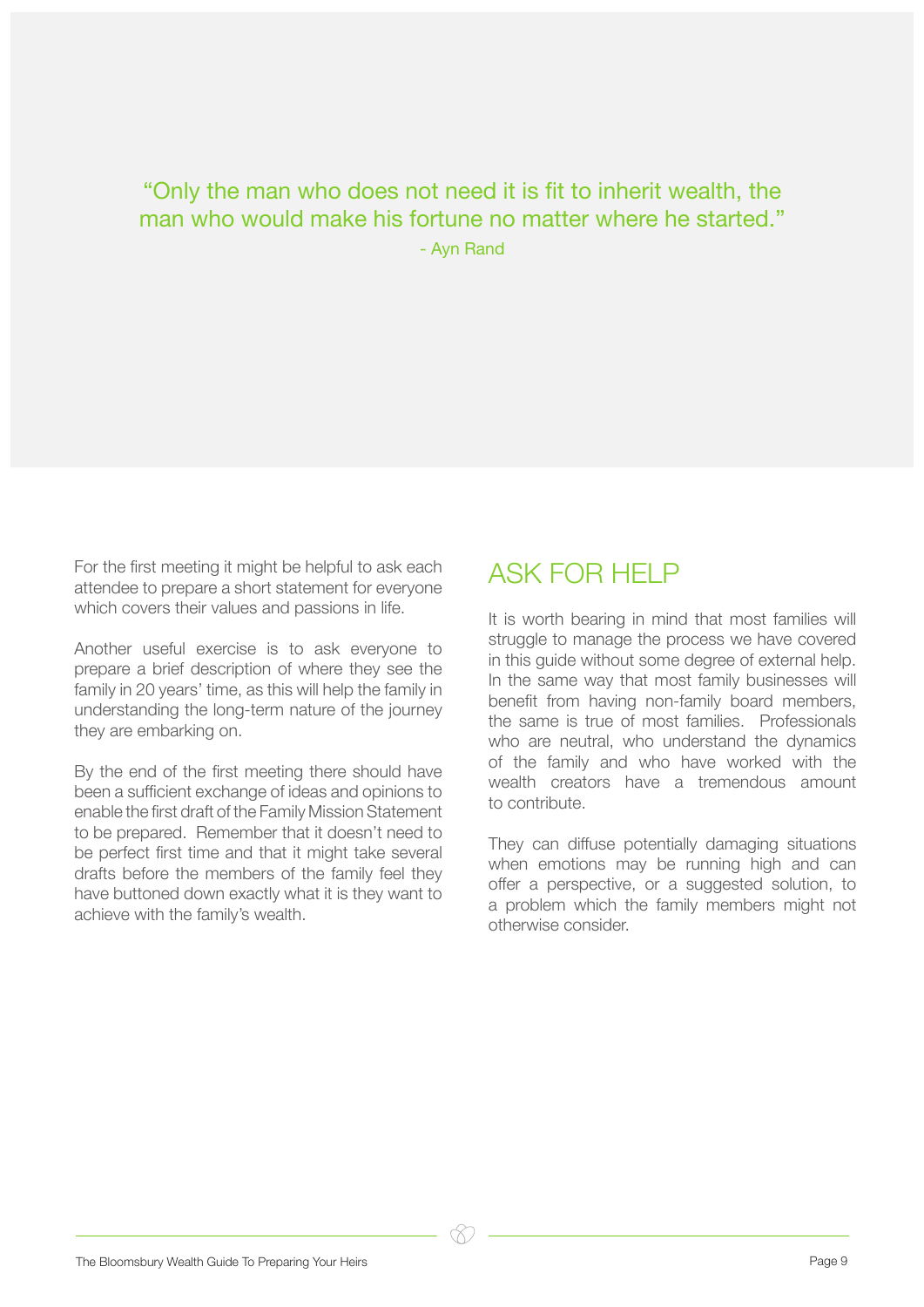



'None of us is as smart as all of us', as Kenneth H Blanchard said. Never underestimate the power of a team.

Creating a structured process for managing the family's wealth is crucial to ensuring that the wealth survives beyond the immediate family and is a force for good rather than a destroyer of ambition.

[UBS Wealth Management conducted a survey](https://www.ubs.com/content/dam/WealthManagementAmericas/documents/investor-watch-3Q2014.pdf) [with both wealthy investors contemplating leaving](https://www.ubs.com/content/dam/WealthManagementAmericas/documents/investor-watch-3Q2014.pdf) [an inheritance and heirs who had received an](https://www.ubs.com/content/dam/WealthManagementAmericas/documents/investor-watch-3Q2014.pdf) [inheritance. Here's an excerpt from that article:](https://www.ubs.com/content/dam/WealthManagementAmericas/documents/investor-watch-3Q2014.pdf)

"Among heirs who have received an inheritance, 34% wish their parents had done something differently and 74% plan to do something differently themselves. These are the top areas that heirs pointed to in which they'll do better than their parents:

- 47% will keep their will up to date;
- 43% will disclose the whereabouts of all assets;
- 34% will proactively discuss plans with their heirs;
- 34% will minimize taxes for heirs;
- 33% will have a clear wealth distribution plan."

And one final, slightly shocking, statistic - it takes the average recipient of an inheritance 19 days until they buy a new car.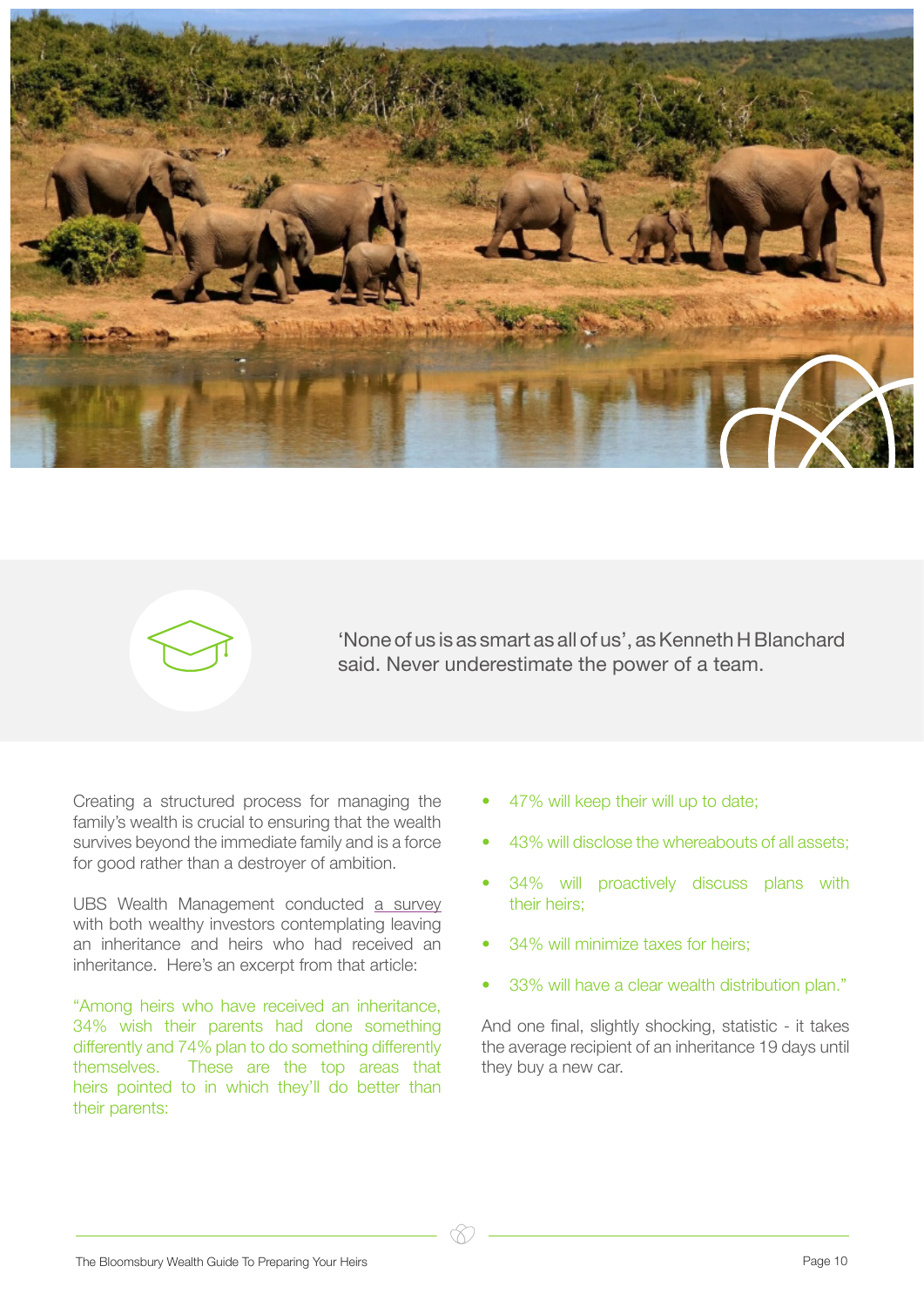### ABOUT **DOMSBURY**

Bloomsbury Wealth is a multi-award winning specialist wealth management and financial planning firm based in London owned and led by Charles Wood and Robert Lockie.

We specialise in helping successful business people and their families to overcome the challenges involved in managing significant wealth. We act as personal wealth advisers to a select number of families with complex affairs to deliver tangible and substantial value. This gives our clients the confidence of knowing that they can achieve all that is important to them in life.

To arrange an introductory telephone call with one of our friendly and experienced planners or if you would like more details on any of the subjects mentioned in this document please contact the Bloomsbury Wealth Marketing Department:



#### Disclaimer:

This document is intended for informational purposes only and no action should be taken or refrained from being taken as a consequence of it without consulting a suitably qualified and regulated person. It does not constitute financial advice under the terms of the Financial Services and Markets Act 2000. It is not an offer to sell, or a solicitation of an offer to buy, the instruments described in this document. Interested parties are advised to contact the entity with which they deal, or the entity that provided this document to them, if they desire further information. The information in this document has been obtained or derived from sources believed by Bloomsbury Wealth to be reliable but Bloomsbury Wealth does not represent that this information is accurate or complete. Any opinions or estimates contained in this document represent the judgement of Bloomsbury at this time, and are subject to change without notice. Certain investments carry a higher degree of risk than others and are, therefore, unsuitable for some investors. The value of investments, and the income from them, can go down as well as up, and you may not recover the amount of your initial investment. Where an investment involves exposure to a foreign currency, changes in rates of exchange may cause the value of the investment, and the income from it, to go up or down. Tax treatment depends on an investor's individual circumstances and may be subject to change.

©2017 Bloomsbury Wealth